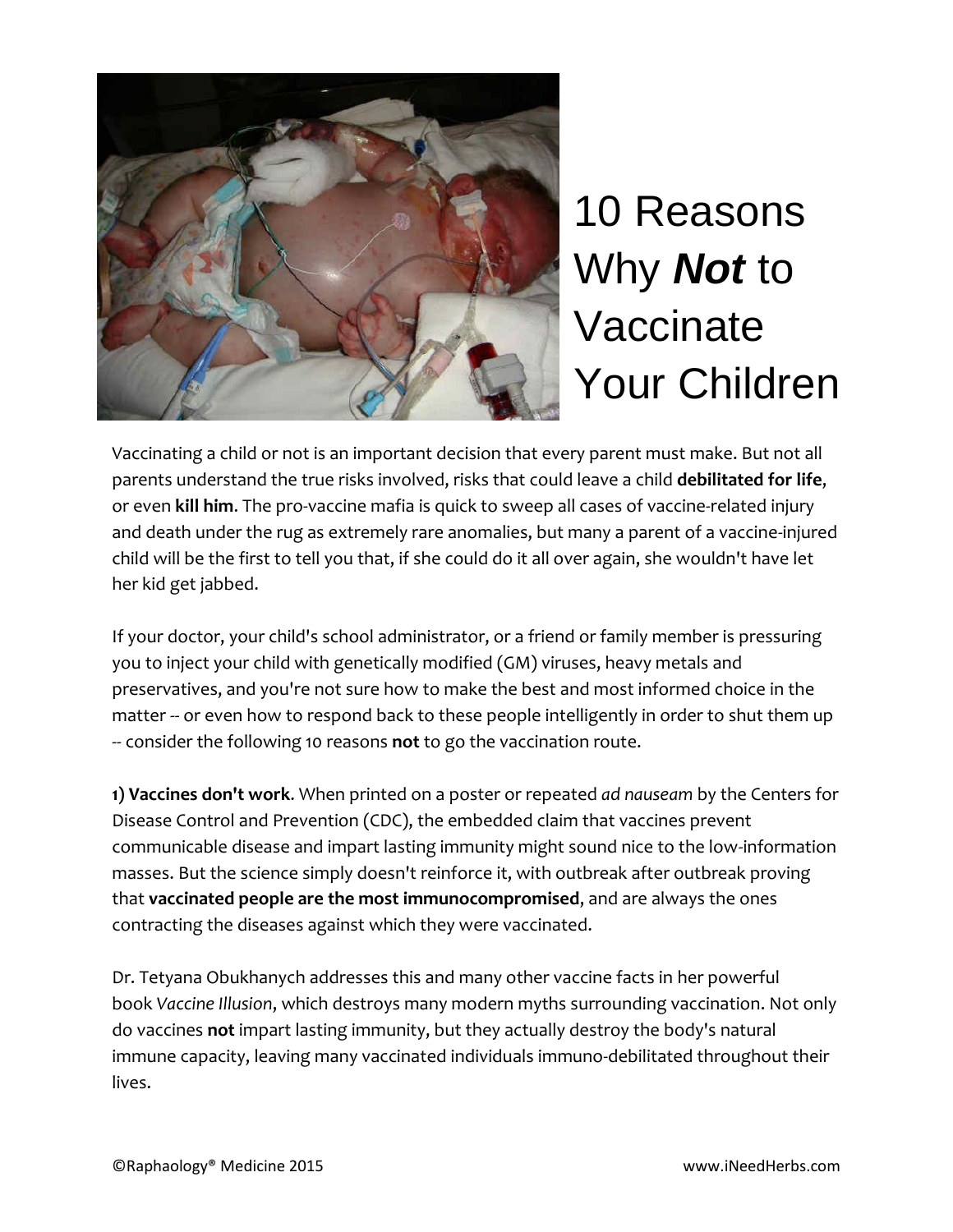**2) Vaccines have never been proven safe or effective**. Every single study used as "evidence" that vaccines are safe **erroneously compares side effects from one vaccine to side effects from another vaccine**, effectively canceling them out. None of them compare the health outcomes of vaccinated versus unvaccinated individuals, which would be the true test of vaccine safety.

"True, scientific, double-blind placebo studies have never been conducted on vaccines to determine their safety," explains *VacTruth.com*.

**3) The first vaccine was a complete failure, which the industry tried to cover up**. Little do most people know that the first vaccine ever produced (which was for smallpox) was a complete disaster. The health consequences in those who received it included **syphilis and death**, though a concerted effort was made at the time to **cover up these outcomes and push vaccines anyway because they're highly profitable**.

**4) Vaccines are highly profitable for drug companies, which aren't held liable for damages**. Let's face it -- vaccines are a major cash cow for the drug industry. Not only are vaccine companies **completely shielded from liability** when their vaccines injure or kill children, but they are typically "sponsored" by government agencies that push them on families and children using outrageous and unfounded scare tactics.

**5) All vaccines contain deadly chemical additives**. The average pediatrician would be hardpressed to provide package inserts outlining vaccine ingredients to their clients prior to pushing vaccines. But parents need to know that **all vaccines contain deadly, neurodamaging chemicals like aluminum, mercury and formaldehyde**. Many vaccines are also loaded with **monosodium glutamate (MSG), antibiotics and even genetically modified organisms (GMOs)**.

**6) Unvaccinated children are generally healthier**. International studies looking at the health outcomes of unvaccinated children compared to their vaccinated peers have repeatedly shown that the un-jabbed are **generally less afflicted with allergies, autism, behavioral disorders, autoimmune dysfunction and respiratory ailments**.

Concerning the flu vaccine, for instance, a study published in the journal *Clinical Infectious Diseases* found that individuals jabbed for influenza are **550 percent more likely to have respiratory problems**.

**7) Vaccines cause lifelong, incurable diseases in some children**. It's one thing to have